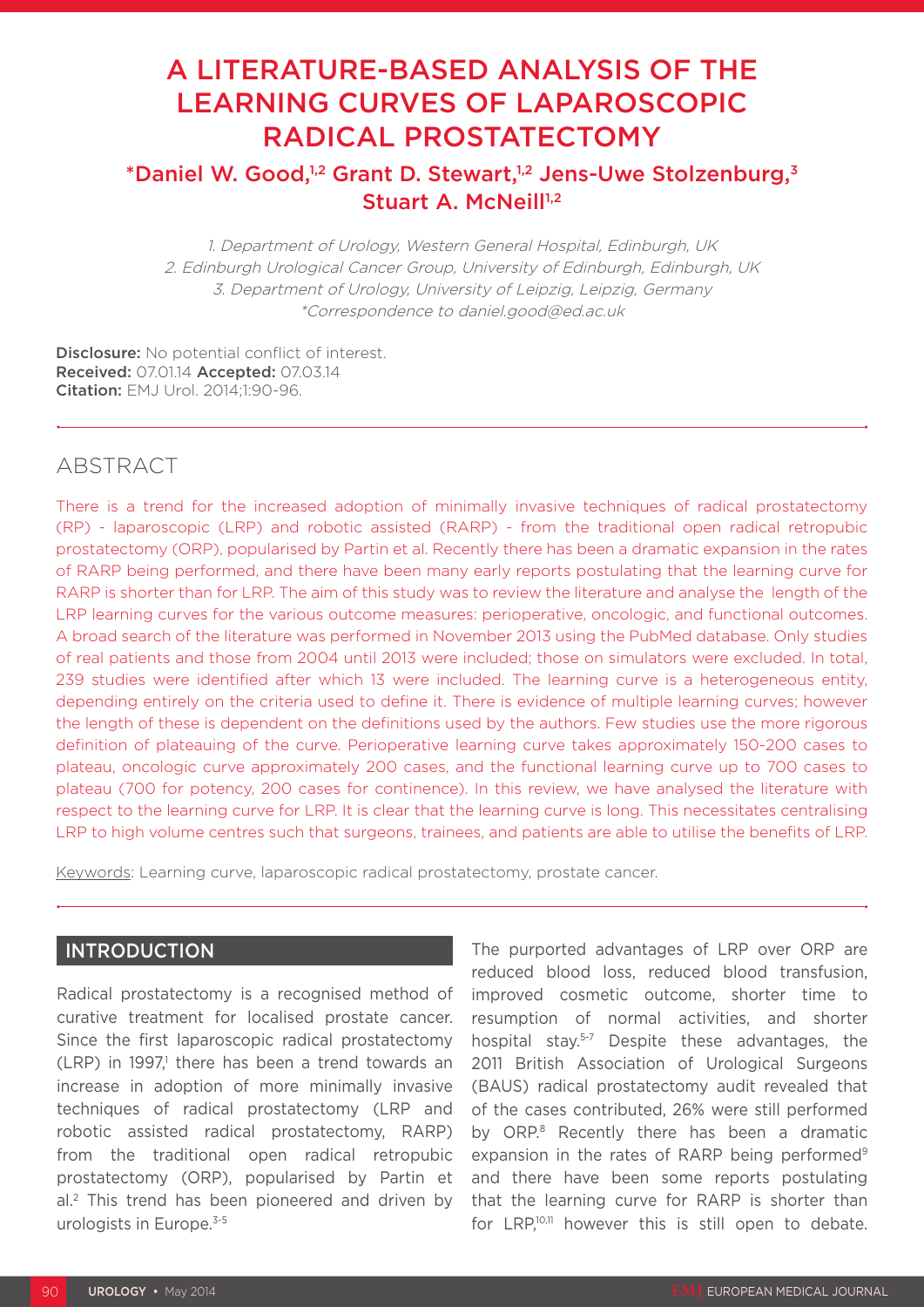Coinciding with a similar rise in the rate of RARP being performed in the US, there has been a dramatic decline in the rates of prostatectomy performed by the laparoscopic route. Much of the reason for this change is the presumed longer learning curve for LRP over RARP, however this still is the subject of fierce debate. Aside from the long learning curve, the marketing pressures - more severe in the US than elsewhere - have placed pressures on surgeons to offer the latest technology.<sup>12,13</sup>

The recent systematic review and economic modelling of benefit and cost-effectiveness of RARP and LRP showed that RARP is more expensive than nationalised healthcare services, like the NHS in the UK, compared to LRP; however, this could be offset if there were lower positive surgical margin (PSM) rates and a higher volume  $(100-150 \text{ cases/year})^{14}$  These studies, however, did not take into account the length of the learning curve, which could dramatically alter the cost-effectiveness of RARP during this period.

The aeronautical industry was the first to describe the 'learning curve' (LC) effect, where the amount of hours required to produce a product decreased in a uniform manner as the experience of workers increased.<sup>15</sup> The same is true of surgeons, however, the exact way to define the LC, the measures to use or indeed the definition of the completion of the LC varies widely and is the subject of debate.<sup>16</sup>

There is clearly much interest in the LC for minimally invasive radical prostatectomy for trainees, urologists, and healthcare providers around the world. It is also of importance to patients especially with the advent of new technologies (RARP) which affect the learning curve, something which was brought to the forefront by the UK General Medical Council Enquiry into the Bristol Paediatric Surgical Unit, where concerns were raised about patient exposure to early LCs of surgeons.<sup>17</sup>

The aim of this study was to review the literature and analyse the length of the LRP LCs for the various outcome measures: perioperative (blood loss, operative time, complications), oncologic PSM rate, biochemical recurrence [BCR]), and functional outcomes (urinary continence and potency). Finally, we will look at the LC for pentafecta attainment.

### MATERIALS AND METHODS

A broad search of the literature was performed in November 2013 using the PubMed database. The following search terms were used during the literature search: "laparoscopic radical prostatectomy" and "learning", and "curve" or "proficiency", and "gain" and "curve". Reference lists of relevant articles were also searched for additional articles. The selection was limited to English language articles only. Only studies of real patients and those from 2004 until 2013 were included; those on simulators were excluded. Article abstracts were reviewed for suitability and further reviewed in full if they had information pertaining to LCs of urological procedures. 239 studies were identified after which 13 were included.

#### **DISCUSSION**

The LC is a heterogeneous entity, depending entirely on the criteria used to define it. The literature varies widely with respect to these criteria, the first question which arises is: what variable to use?16 For radical prostatectomy these key performance indicators are relatively easy to define and represent the pentafecta outcomes as coined by Patel et al.<sup>18</sup> It is important within these variables that there is consistency in the definition of these variables, allowing comparison in a wider context. Clearly it is also important that other confounding factors are taken into consideration when comparing variables during the LC as these can have significant effects on learning. This includes D'Amico risk grouping, organisational factors (equipment/facilities), the surgical team experience, case mix etc.<sup>16,19,20</sup>

Perhaps one of the greatest debates and the greatest variability in the literature is the definition of the completion of the learning curve. Many authors define completion of the LC as: 'the time to achieve skills necessary to satisfactorily perform a surgical procedure.'21 Using this definition, improvements in various outcomes (such as operative time) in consecutive cases are demonstrated, where there is a statistically significant difference between the last group and first group of patients. $22,23$ Various statistical methods used to demonstrate the LC include simple linear regression, CUSUM, and fitting curve methods (e.g. locally weighted scatterplot smoothing [LOESS], negative exponential curves etc).<sup>22,24,25</sup>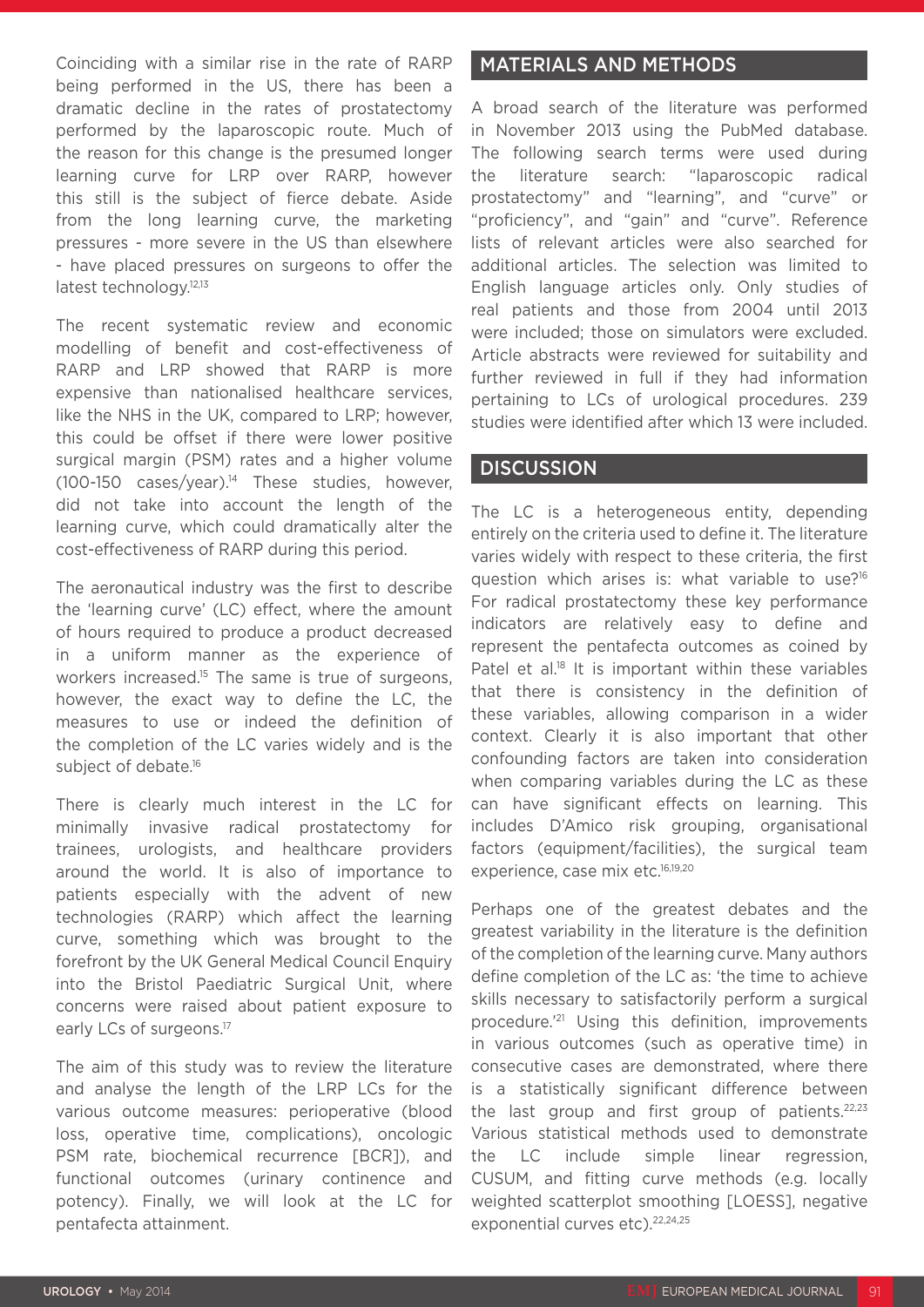

Figure 1: Graphical illustration of a learning curve, with the area of the curve showing the plateauing of the learning curve (denoted with an arrow).

These studies generally tend to use these methods of analysis as there are insufficient numbers of patients to show a plateauing of the LC.16 This, however, does not reflect the true length of time required to complete the LC as there is no plateau (Figure 1). A better definition of completion of the LC may be: 'time to reach a level of experience after which repetition of technique yields no further improvement (LC plateau).'21 Whilst showing a plateau in a performance indicator is taken as the best level achieved by a surgeon, it is imperative that this end plateau level is viewed within an acceptable 'expert' level, which is hard to define but is generally taken from the worldwide literature.

Due to the heterogeneity of the literature with regard to the definition used, we have used both of these definitions.

#### The Perioperative Learning Curve:

Table 1 summarises the evidence for the length of the perioperative LC (blood loss, operative time, and complications).

The perioperative LC is the most frequently published LC in the literature. This is the easiest

for surgeons to gather and is often uploaded into databases immediately after the operation. As such, these are the most likely variables to be completely recorded in a database, and therefore, most commonly published on. That said, it is important to ensure that the definitions of when operative time is calculated from are standardised to allow comparisons between studies.

The blood loss LC is the earliest to be completed out of the variables. Most of the studies published, however, observe falling blood losses as experience increases rather than a plateauing of the  $LC$ .<sup>23,26,27</sup> There are, however, two studies which have shown a plateauing of the LC. The first, by Rodriguez et al.,28 showed a plateau of blood loss that was constant over the first 200 cases; this however plateaued at 500 ml, highlighting the importance of identifying the value at which blood loss plateaus, as the systematic review of blood loss outcomes for LRP showed a much lower level.<sup>29</sup> Another study of the LC, by Good et al..<sup>25</sup> showed a plateauing of the blood loss LC after 150 cases.

The next LC to be completed is that of the complications. This is dependent on the generation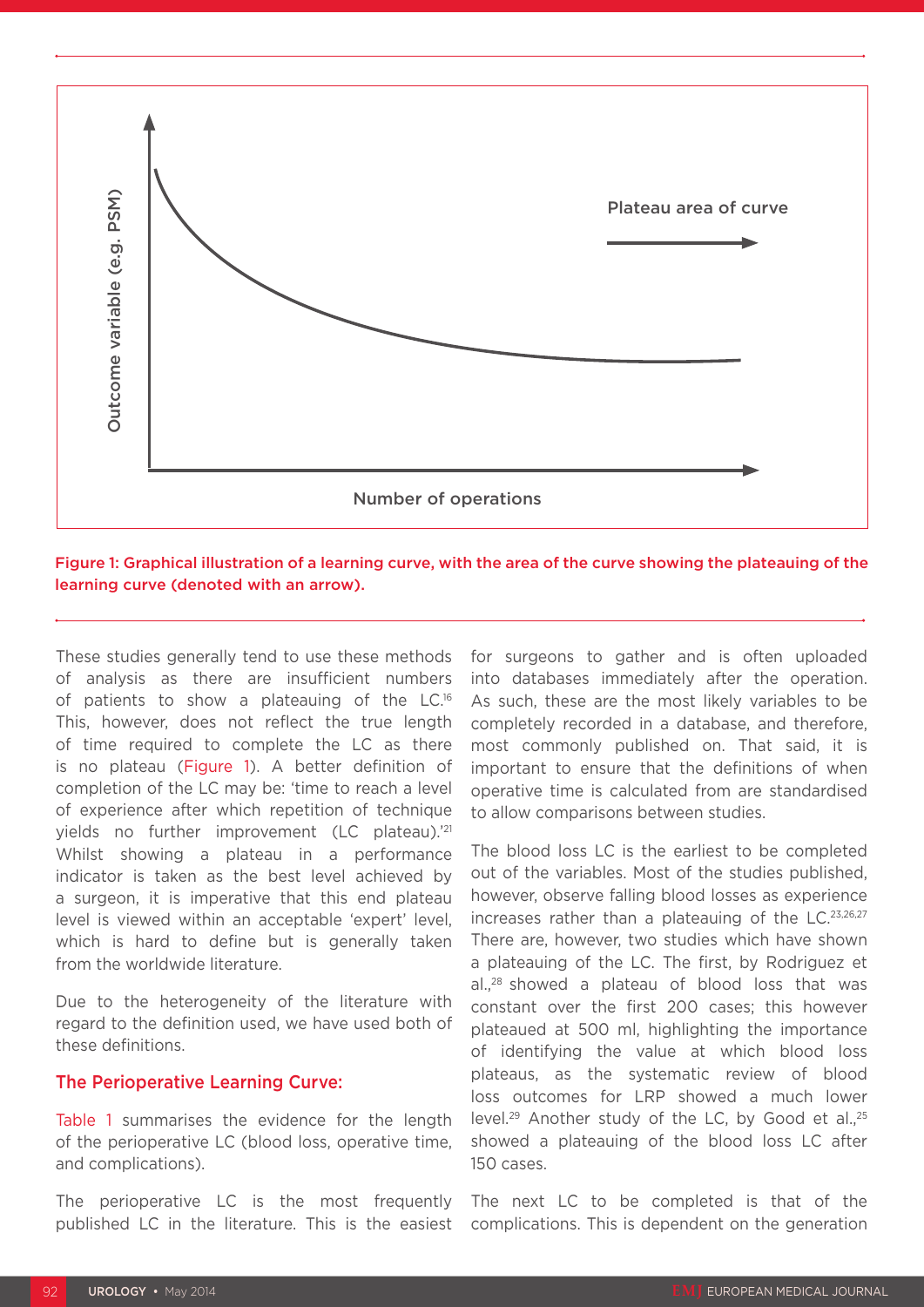Table 1: Studies evaluating the perioperative learning curve. Where plateau was achieved, the number of cases is indicated.

| <b>Blood loss</b>              | <b>Blood loss</b>                                 | <b>Operative Time</b>          | <b>Operative Time   Complications</b>     |                            | <b>Complications</b>                                    |
|--------------------------------|---------------------------------------------------|--------------------------------|-------------------------------------------|----------------------------|---------------------------------------------------------|
| No Plateau                     | Plateau                                           | No Plateau                     | Plateau                                   | No Plateau                 | Plateau                                                 |
| Vasdev et al. <sup>24</sup>    | Good et al. <sup>25</sup><br>$-150$ cases         | Ghavamian et al. <sup>31</sup> | Good et al. <sup>25</sup><br>$-250$ cases | Ghavamian et<br>$al.^{31}$ | Good et al. <sup>25</sup><br>$-150$ cases               |
| Hellawell et al. <sup>23</sup> | Rodriguez et al. <sup>28</sup><br>$-$ 0 cases $*$ | Poulakis et al. <sup>32</sup>  |                                           | Hellawell et<br>$al.^{23}$ | Hruza et al. <sup>30</sup><br>$-250 \text{ cases}^{**}$ |
| Sultan et al. <sup>27</sup>    |                                                   | Hellawel et al. <sup>23</sup>  |                                           |                            |                                                         |
|                                |                                                   | Rodriguez et al. <sup>28</sup> |                                           |                            |                                                         |

\* Plateau from 0 cases, but plateaued at 500 ml blood loss.

\*\* 250 cases for third generation laparoscopic radical prostatectomy surgeons, 700 cases for first generation surgeons.

#### Table 2: Studies evaluating the oncologic learning curve. Where plateau was achieved, the number of cases is indicated.

| <b>PSM</b> | <b>PSM</b>                                                                                                                                                     | <b>BCR</b> | <b>BCR</b> |
|------------|----------------------------------------------------------------------------------------------------------------------------------------------------------------|------------|------------|
| No Plateau | Plateau                                                                                                                                                        | No Plateau | Plateau    |
|            | Baumert et al. <sup>33</sup>   Good et al. <sup>25</sup> - pT2 200 cases, pT3 200 cases   Vickers et al. <sup>35</sup>   Good et al. <sup>25</sup> - 150 cases |            |            |
|            | Hellawell et al. <sup>23</sup> Secin et al. <sup>34</sup> - 200 - 250 cases                                                                                    |            |            |
|            | Rodriguez et al. <sup>28</sup> - 200 cases                                                                                                                     |            |            |

PSM: positive surgical margin; BCR: biochemical recurrence.

of surgeon that is being investigated. A large study by Hruza et al.,<sup>30</sup> with over 2,200 patients, found that first generation LRP surgeons had a significantly longer LC (700 cases) to plateau than third generation surgeons, who had a much shorter learning curve of 250 cases. Another study, by Good et al., $25$  found the plateauing of the curve occurred after 150 cases. Both of these studies used the standardised Clavien-Dindo classification for grading of complications. Other studies that did not show a plateauing of the curve, but instead showed falling rates, demonstrated this after a similar numbers of cases; however, these studies did not use the standardised Clavien-Dindo classification.<sup>23,31</sup>

The time to complete the Operative time (Op time) LC is variable in the literature. Many studies that do not show plateauing due to lack of numbers do show a continuous falling LC throughout their series.23,31,32 Op time, however, was found to be more lengthy to achieve by Good et al.,<sup>25</sup> likely due to the introduction of a nerve sparing technique after 100 cases. This, the authors concluded, was likely the reason for the curve to plateau at a later stage (after 250 cases).

#### The Oncologic Learning Curve:

Table 2 summarises the evidence for the length of the oncologic LC (PSM rates and BCR).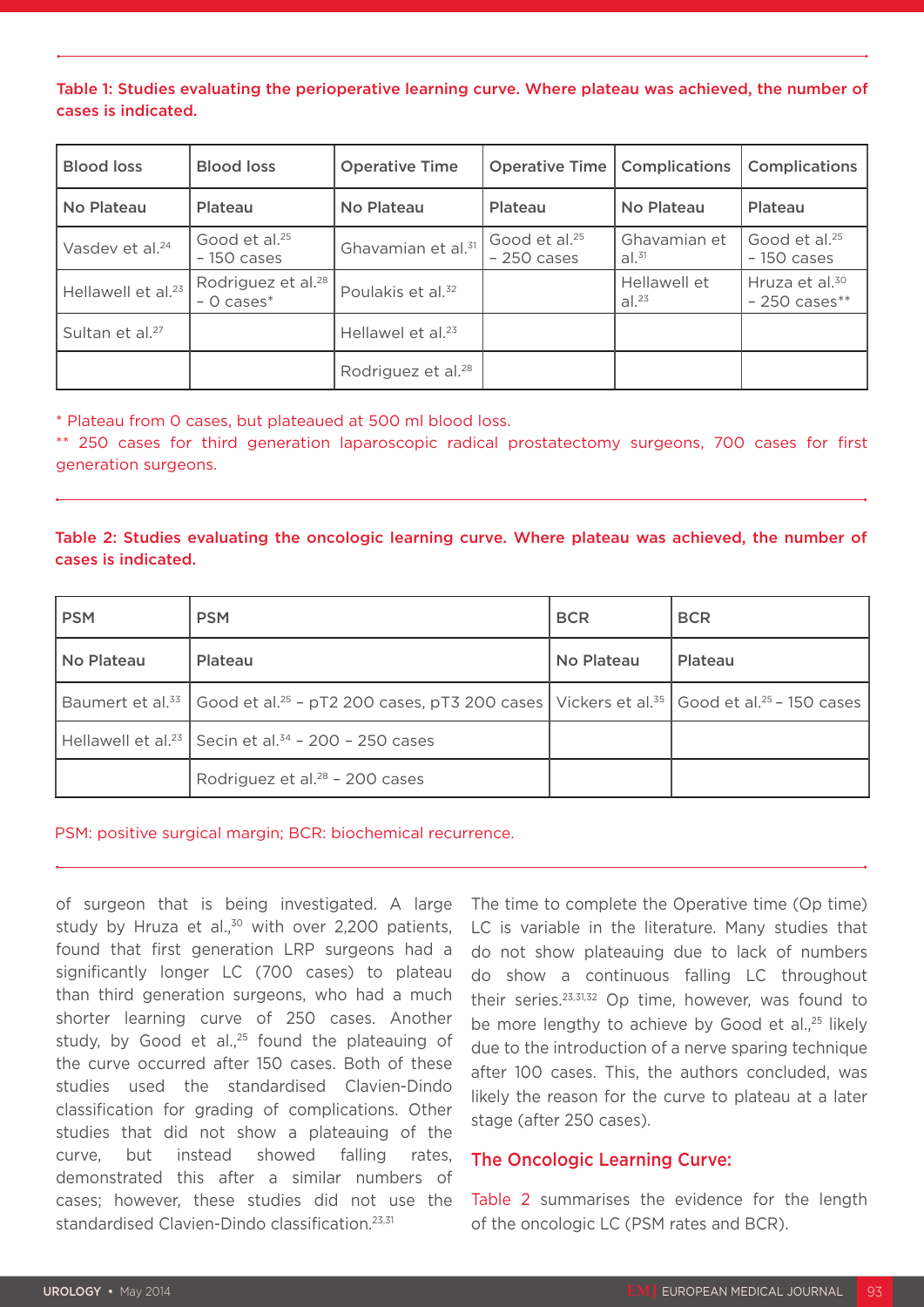The oncologic LC consists of two variables: the PSM rate and the BCR rate. The PSM rate features more commonly in the literature with BCR rate exceedingly rare in the LC context, likely due to the difficulties in collecting PSA levels to provide meaningful follow-up data in large tertiary referral centres.

Baumert et al.<sup>33</sup> showed a declining PSM rate for both pT2 disease and pT3 disease after 100 cases, however, these authors did not have sufficient numbers to show a plateauing of the LC. Good et al.<sup>25</sup> showed a plateauing of both the pT2 and pT3 PSM LCs after 200 cases. Rodriguez et al.<sup>28</sup> also showed a plateauing of the pT2 LC after 200 cases. Further to this evidence, Secin et al., $34$  in an international multicentre study involving 51 different surgeons and 1,862 patients, showed a similar plateauing of the PSM LC of approximately 200-250 cases. The authors found that prior open experience or the generation of surgeon did not influence the time to achievement of the LC.

There is a paucity of data on the BCR LC, despite this being the most clinically important oncological outcome other than disease specific mortality. The study of Good et al.<sup>25</sup> showed a plateauing of the BCR LC after only 150 cases, however, after a plateau the BCR rate then continued to decrease. The authors postulated that this was likely due to the shorter follow-up time of the later cohort and not a lack of plateauing of the LC. Vickers et al.,<sup>35</sup> in another large international multicentre study involving 29 different surgeons and 4,702 patients, investigated the BCR LC. This study demonstrated a lower BCR rate as experience improves, however, it failed to plateau even after 1,000 cases. The authors demonstrated that this was slower than for ORP.

#### The Functional Learning Curve:

Table 3 summarises the evidence for the length of the LC associated with best functional recovery (urinary continence and potency). The functional LC is known to be the longest and most difficult to achieve, not only in achieving good outcomes consistently but also in data collection, as most studies use continence at 12 months and potency as the endpoints. These both require a length of follow-up which requires dedicated database managers to keep outcome recording updated. This is a major reason for the paucity of functional LC studies for LRP.

Huang et al.<sup>36</sup> in their single surgeon series of 160 patients, showed a falling incontinence rate, which was better for the last group than the first group in the series; however, they were unable to show any plateau, likely due to the lack of patients in their series. Good et al., $25$  in their single surgeon series, were able to show a plateauing of the continence LC after 250 cases. Eden et al., $37$  in their study of their first 1,000 LRPs - whilst not specifically focusing on the functional LC - did suggest that it would take 200-250 cases to achieve it, except for potency, which continued to improve even after 700 cases.

Similarly, after 250 cases of bilateral nerve sparing endoscopic extraperitoneal radical prostatectomy (nsEERPE), the series by Good et al.25 did not show a plateauing of the potency LC. Their series' potency rate at 12 months was 52% for bilateral nsEERPE. Both studies<sup>25,37</sup> commented that the potency LC is the longest and hardest to achieve.

The pentafecta attainment LC, the 'holy grail' for prostatectomists, is the least published. We were only able to find one publication on this in the literature by Good et al.<sup>25</sup> In this study the

| Table 3: Studies evaluating the functional learning curve. Where plateau was achieved, the number of |  |  |  |
|------------------------------------------------------------------------------------------------------|--|--|--|
| cases is indicated.                                                                                  |  |  |  |

| <b>Continence</b> | Continence | Potency                                                                                                   | Potency    |
|-------------------|------------|-----------------------------------------------------------------------------------------------------------|------------|
| No Plateau        | . Plateau  | No Plateau                                                                                                | Plateau    |
|                   |            | Huang et al. $^{36}$   Good et al. $^{25}$ – 250 cases   Good et al. $^{25}$ – no plateau after 250 cases | None found |
|                   |            | Eden et al. <sup>37</sup> - still improving after 700 cases                                               |            |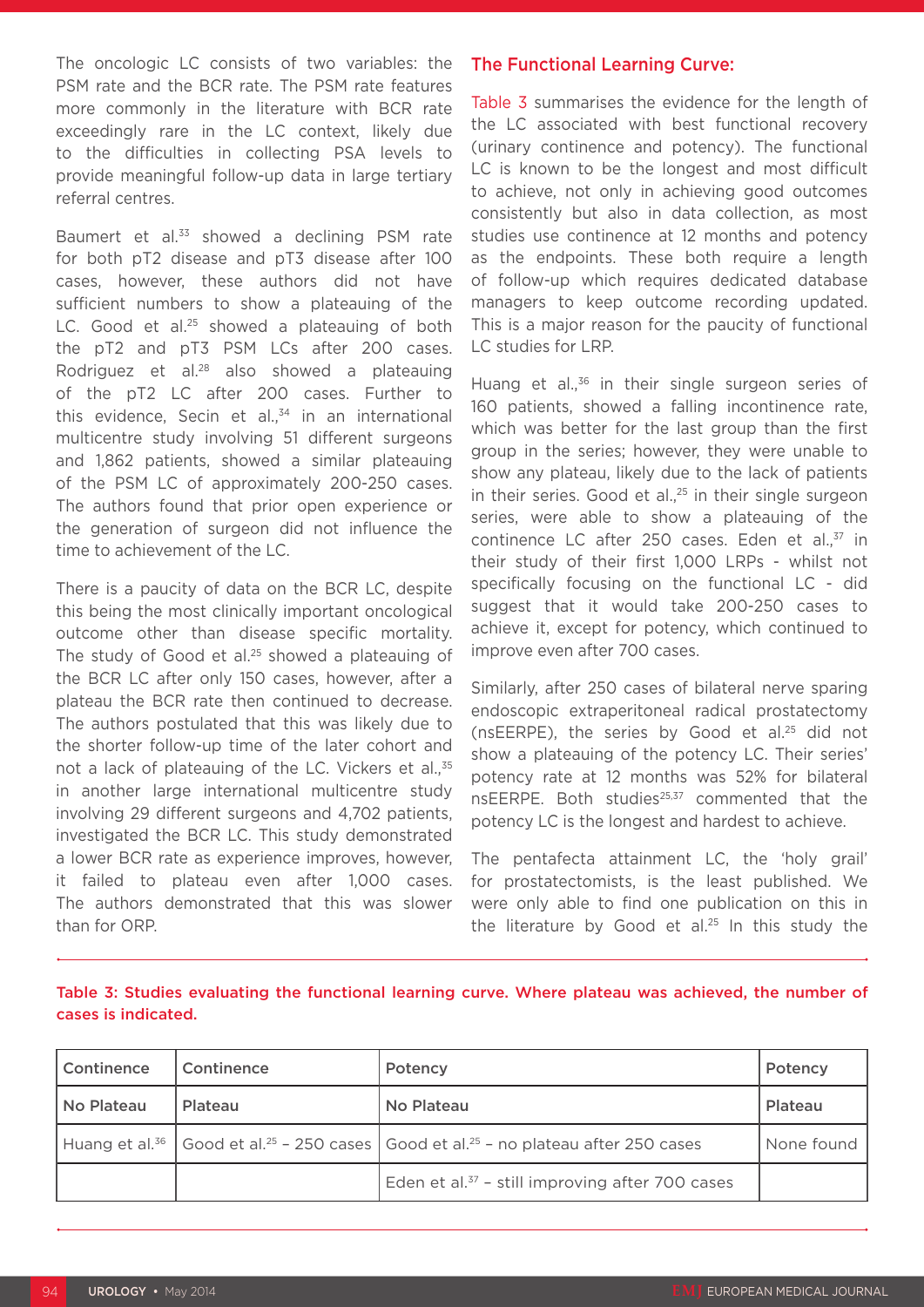authors were unable to demonstrate a plateauing of the LC, despite demonstrating plateauing for all curves except the potency LC. The authors identified that the pentafecta LC in their series closely matched that of the potency LC. In their series the overall pentafecta attainment was 47%, much lower than that previously demonstrated in an RARP series by Patel et al.,<sup>18</sup> who quoted a pentafecta attainment at 12 months of 70.8%. It is important to note that these were on different patient cohorts.

#### **CONCLUSION**

In this review, we have analysed the literature with respect to the LC for LRP. It is clear that the LC is long, approximately 200-250 cases for non-nerve sparing proficiency, however, much longer (in excess of 700 cases) for nerve sparing procedures, which deliver the best functional outcomes. Clearly much of this evidence comes from single surgeon series, which limits it, but nevertheless it gives us real insight into the length of experience required to achieve the LCs for this complex operation.

Given the long LC required, some countries such as the US have transferred to robotic surgery with the promise that the LC is shorter, $38-40$ however, recently with more rigorous studies, questions have been raised as to the true length of the LC required for RARP.<sup>41,42</sup> Studies comparing the plateauing of the pentafecta LCs between LRP and RARP are required as trainees and healthcare systems have made significant investments in robotics with hopes of shorter LCs and improved outcomes despite a lack of evidence.

One thing is certain from the evidence demonstrated, volume is critically important for surgeons and outcomes. A surgeon in training, performing 20–30 cases per year, may take over 10 years to achieve the LC, and may only achieve the potency LC and therefore pentafecta LC at retirement. It is critically important that both trainees and surgeons embarking on prostatectomy be situated in high-volume centres to ensure that patients do not suffer reduced quality of life whilst surgeons are on their LC. This will also help surgeons to develop quickly, as has been shown in large, pioneering centres such as Leipzig,<sup>43,44</sup> where institutional experience, as opposed to individual experience, provides the quality assurance sought by patients.

### REFERENCES

1. Schuessler WW et al. Laparoscopic radical prostatectomy: initial short-term experience. Urology. 1997;50(6):854-7.

2. Partin AW et al. Serum PSA after anatomic radical prostatectomy. The Johns Hopkins experience after 10 years. Urol Clin North Am. 1993;20(4):713-25.

3. Guillonneau B et al. [Laparoscopic radical prostatectomy. Preliminary evaluation after 28 interventions]. Presse Med. 1998;27(31):1570-4.

4. Rassweiler J et al. Laparoscopic radical prostatectomy--the experience of the German Laparoscopic Working Group. Eur Urol. 2006;49(1):113-9.

5. Stolzenburg JU et al. Endoscopic extraperitoneal radical prostatectomy: oncological and functional results after 700 procedures. J Urol. 2005;174(4 Pt 1):1271-5; discussion 5.

6. Tooher R et al. Laparoscopic radical prostatectomy for localized prostate cancer: a systematic review of comparative studies. J Urol. 2006;175(6):2011-7.

7. Stolzenburg JU et al. Endoscopic extraperitoneal radical prostatectomy: evolution of the technique and experience with 2400 cases. J Endourol.

2009;23(9):1467-72.

8. Laird A SG et al. The UK Radical Prostatectomy Audit 2011. BJU Int. 2012;109(Supp 7):3.

9. Mirheydar HS, Parsons JK. Diffusion of robotics into clinical practice in the United States: process, patient safety, learning curves, and the public health. World J Urol. 2012.

10. Atug F et al. Positive surgical margins in robotic-assisted radical prostatectomy: impact of learning curve on oncologic outcomes. Eur Urol. 2006;49(5):866-71; discussion 71-2.

11. Ahlering TE et al. Successful transfer of open surgical skills to a laparoscopic environment using a robotic interface: initial experience with laparoscopic radical prostatectomy. J Urol. 2003;170(5):1738- 41.

12. Mottrie A, Ficarra V. Can robotassisted radical prostatectomy still be considered a new technology pushed by marketers? The IDEAL Evaluation. Eur Urol. 2010;58(4):525-7.

13. Touijer K. Marketing versus science: a fight between necessary evil and stern good over the adoption of new technology

in medicine. Eur Urol. 2010;58(4):522-4.

14. Ramsay C et al. Systematic review and economic modelling of the relative clinical benefit and cost-effectiveness of laparoscopic surgery and robotic surgery for removal of the prostate in men with localised prostate cancer. Health Technol Assess. 2012;16(41):1-313.

15. Wright TP. Factors affecting the cost of airplanes. J Aeronaut Sci. 1936;3(4):122-8.

16. Khan N et al. Measuring the surgical 'learning curve': methods, variables and competency. BJU Int. 2014;113(3):504-8.

17. The Bristol Royal Infirmary Inquiry. Care in the operating theatre and the learning curve. 2001. Available at: http:// www.bristol-inquiry.org.uk/final\_report/ annex\_a/chapter\_14\_.htm.

18. Patel VR et al. Pentafecta: a new concept for reporting outcomes of robot-assisted laparoscopic radical prostatectomy. Eur Urol. 2011;59(5):702-7.

19. Cook JA et al. Statistical evaluation of learning curve effects in surgical trials. Clin Trials. 2004;1(5):421-7.

20. Subramonian K, Muir G. The 'learning curve' in surgery: what is it, how do we